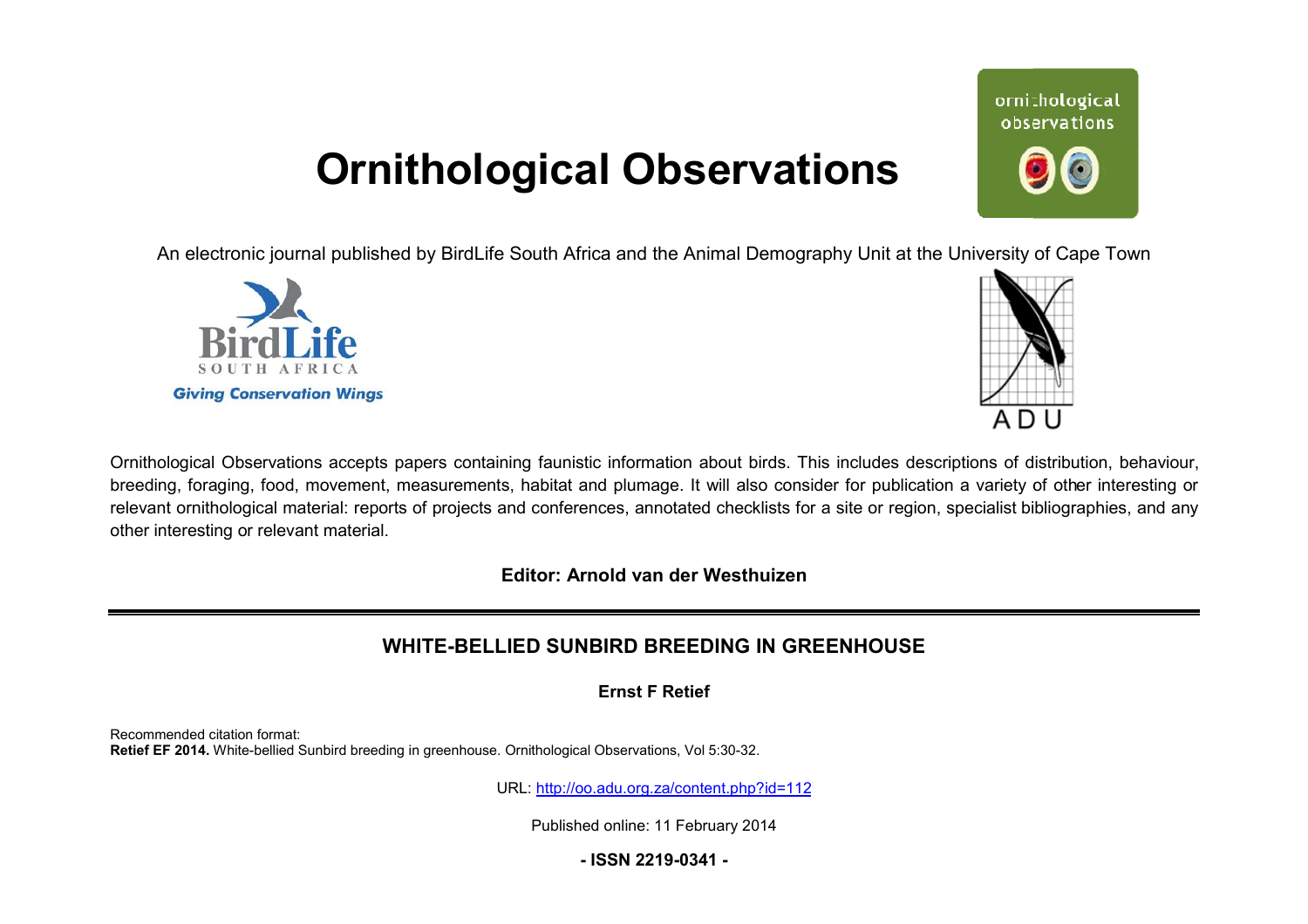

### **WHITE-BELLIED SUNBIRD BREEDING IN GREENHOUSE**

*Ernst F Retief.* 

*BirdLife South Africa PO Box 515, Randburg, 2194* 

#### *[ernst.retief@birdlife.org.za](mailto:ernst.retief@birdlife.org.za)*

The White-bellied Sunbird Cinnyris talatala is a common species which is found in *Acacia* and other woodlands in the North West, Western Free State, Gauteng, Limpopo, Mpumalanga and KwaZulu-Natal provinces of South Africa (Hockey *et al.* 2005).

It usually nests in plants which have thorns (Hockey *et al.* 2005), but it may occasionally hang its nests on artificial structures, such as washing lines (Tarboton 2011).

On 8 July 2013 I visited the farm Boscia which is located north of Brits (S25°32.117' E27°44.742'). Orchids are grown on the farm in a greenhouse. Nollie Cilliers, one of the farmers, showed me two White-bellied Sunbird nests in the greenhouse. The nests were attached to a wire that is part of the side construction of the greenhouse. Both nests were only a few centimetres from the sidewall of the greenhouse which is made of a plastic material.

The one nest was located in the front of the greenhouse only a few meters from the main entrance. In this instance it is quite easy for the adult and immature birds to enter and leave the greenhouse. meters from the main entrance. In this instance it is quite easy for the<br>adult and immature birds to enter and leave the greenhouse.<br>However, the other nest is at the back of the greenhouse and the



**Fig 1** - Outside view of the greenhouse with the front entrance

birds have to fly through the 30 m long greenhouse to reach either the nest or entrance. It is also interesting to note that the greenhouse is closed during the night. Both adult and immature birds were seen to use the entrance even after the chicks left the nest.

According to Nollie Cilliers, a keen birder, the White White-bellied Sunbirds used the nests during 2011, 2012 and 2013. His impression was that it was possibly the same pair that had built the two nests.

The nests look like normal White-bellied Sunbirds nests in structure and the materials used.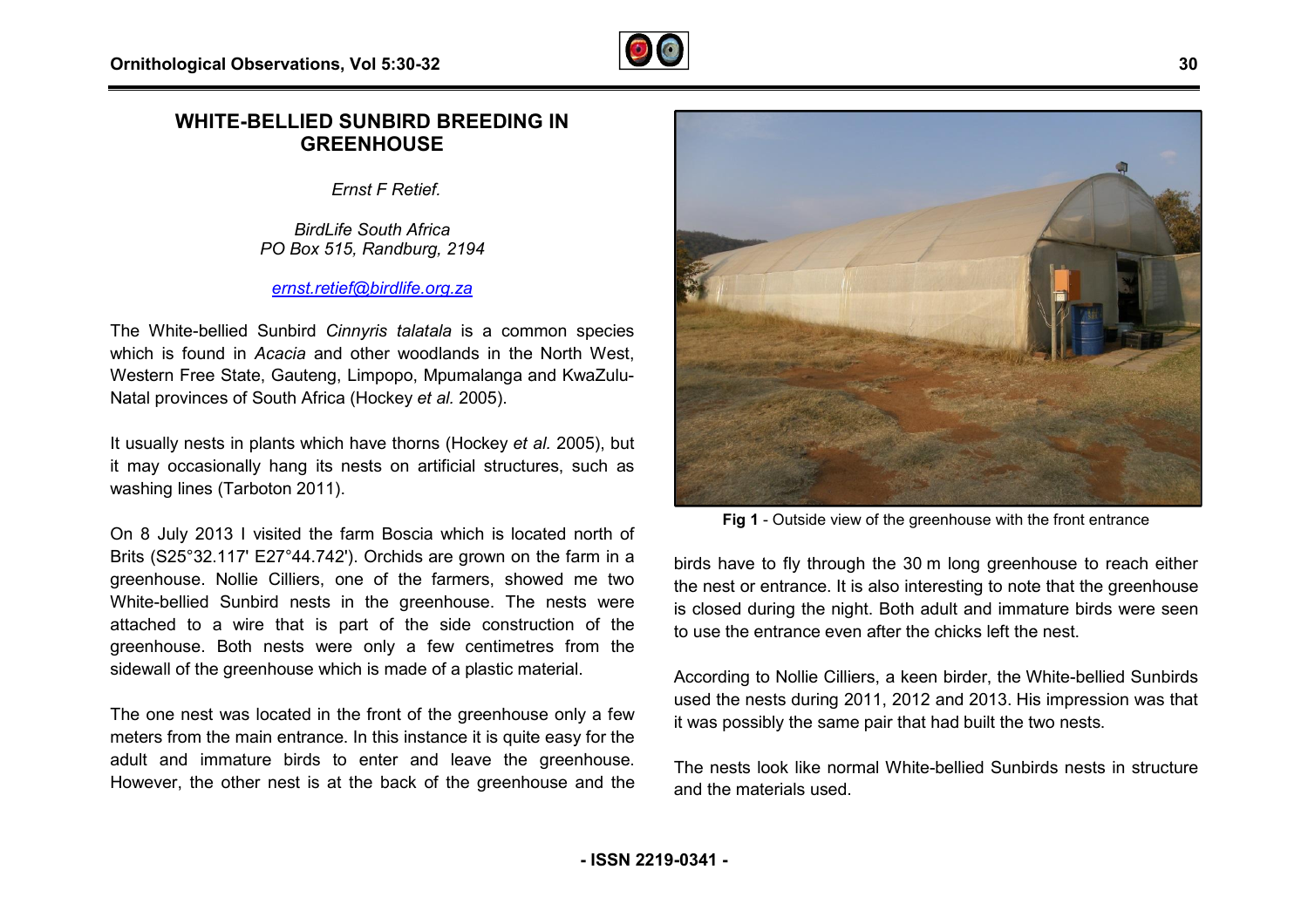#### **Ornithological Observations, Vol 5:30-32**





Fig 2 - Close-up view of the nest in the front of the greenhouse

According to Cilliers, the immature birds did try to find nectar from the orchids' flowers.

It is not clear why the sunbirds would choose this site to breed. It does provide protection from the outside elements. The temperature y to find nectar from<br>this site to breed. It<br>ints. The temperature



**Fig 3** - Nest location in the front of the greenhouse

in the green house is controlled (it never drops below  $10^{\circ}$ C) and it does provide safety from predators and parasitic birds. According to Cilliers there is considerable movement in the green house on a daily basis, but the birds do not seem to mind the activity.

**- ISSN 2219-0341 -**